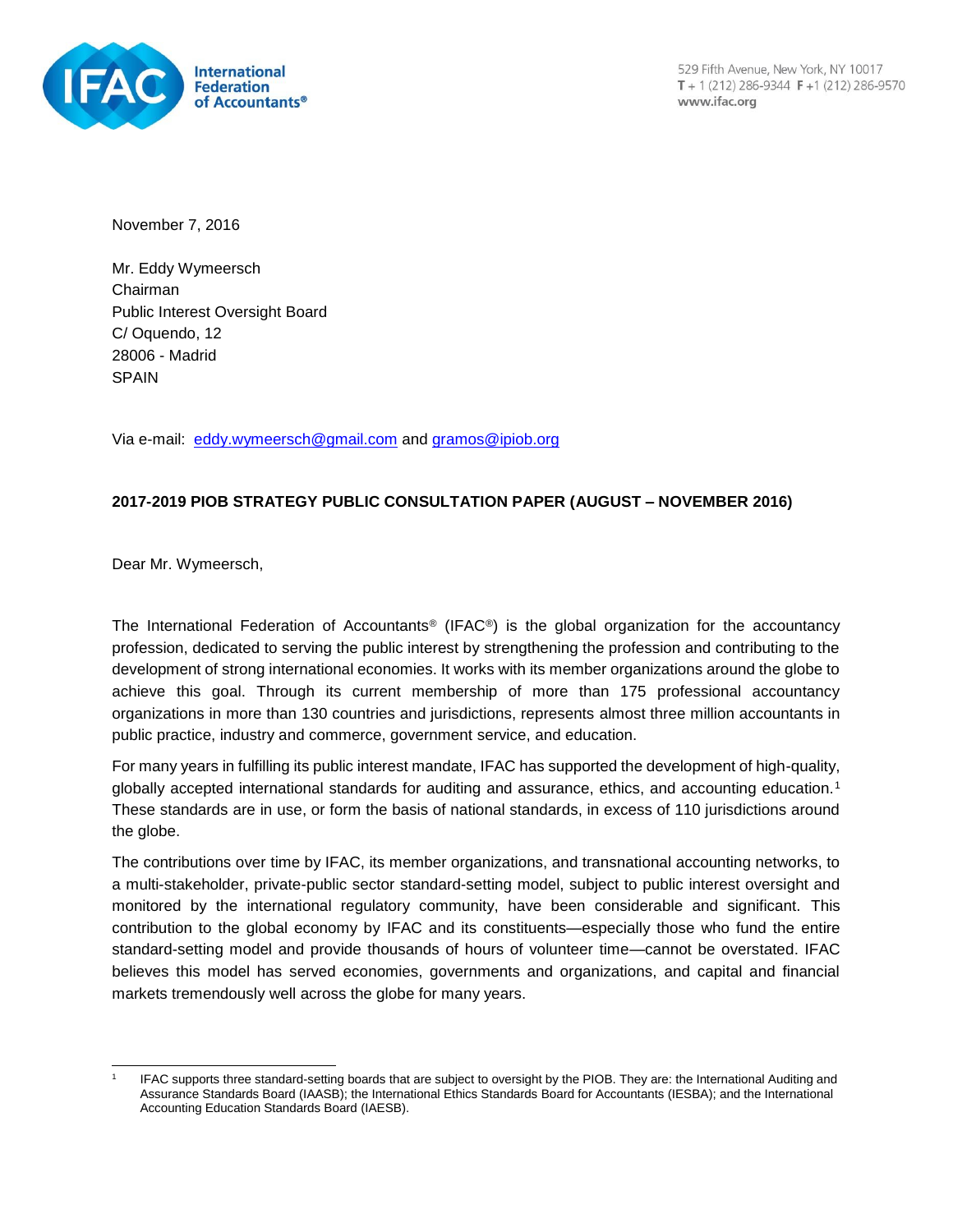

Importantly, it is vital that all parties involved in the standard-setting model recognize that the environment represented in their own region or jurisdiction is not replicated throughout the world. The standards are a global product, and are as critical in serving those in the developing world—who do not have as many resources, or as much expertise, to develop their own high-quality standards—as those in the developed world.

IFAC is committed to participating in a constructive manner in any discussions on how the model can be improved. It is in this context, that IFAC offers the following comments on the 2017-2019 Public Interest Oversight Board (PIOB) Strategy Consultation Paper.

#### **General Comments**

Serving the public interest is central to IFAC's mission. Accordingly, IFAC is very proud to have been an instrumental part of the development of high-quality international standards for many years. By financially and administratively supporting independently operating standard-setting boards, IFAC works closely with other key stakeholders to protect and promote a model that is free from undue influence from any one stakeholder or group.

The need for multi-stakeholder involvement and collaboration is essential, and is no better evidenced than the failings exhibited during the recent global financial crisis—poor levels of cooperation and consultation between the regulatory community and those being regulated and operating in global financial and capital markets meant that the impacts of the crisis were more severe and prolonged than may have been necessary. However, notwithstanding these failures, including by the regulatory community, the development of high-quality international standards has continued, with the governance arrangements being enhanced and modified to take account of growing interest by all key stakeholders.

The current standard-setting model is a strong model. It serves the global economy exceptionally well, and is arguably a best practice model for all other global standard-setting activities. More than 110 jurisdictions use the standards directly or use them as the basis of their own national standards. While acknowledging that all parties should seek to work together to consider how the model can continue to be enhanced over time, the starting point must be to recognize the strengths and achievements of the current model.

Importantly, protecting and acting in the public interest is the responsibility and obligation of all stakeholders in the standard-setting process. It is not the sole domain of one stakeholder group; nor is it the sole domain of a specific region or jurisdiction. While defining and explaining the public interest is very complex, it is clear that all parties acting honorably as part of the standard-setting arrangements will ensure the best quality public interest outcome.

#### **Specific Questions**

# *Identification of Threats to the Public Interest*

*Q1. Do you think the process currently in place to identify risks to the public interest is appropriate? Can you suggest any improvements?*

IFAC believes that the current arrangements are appropriate. Under the current model, Consultative Advisory Groups (CAGs) to standard-setting boards (SSBs) comprise representatives of key stakeholder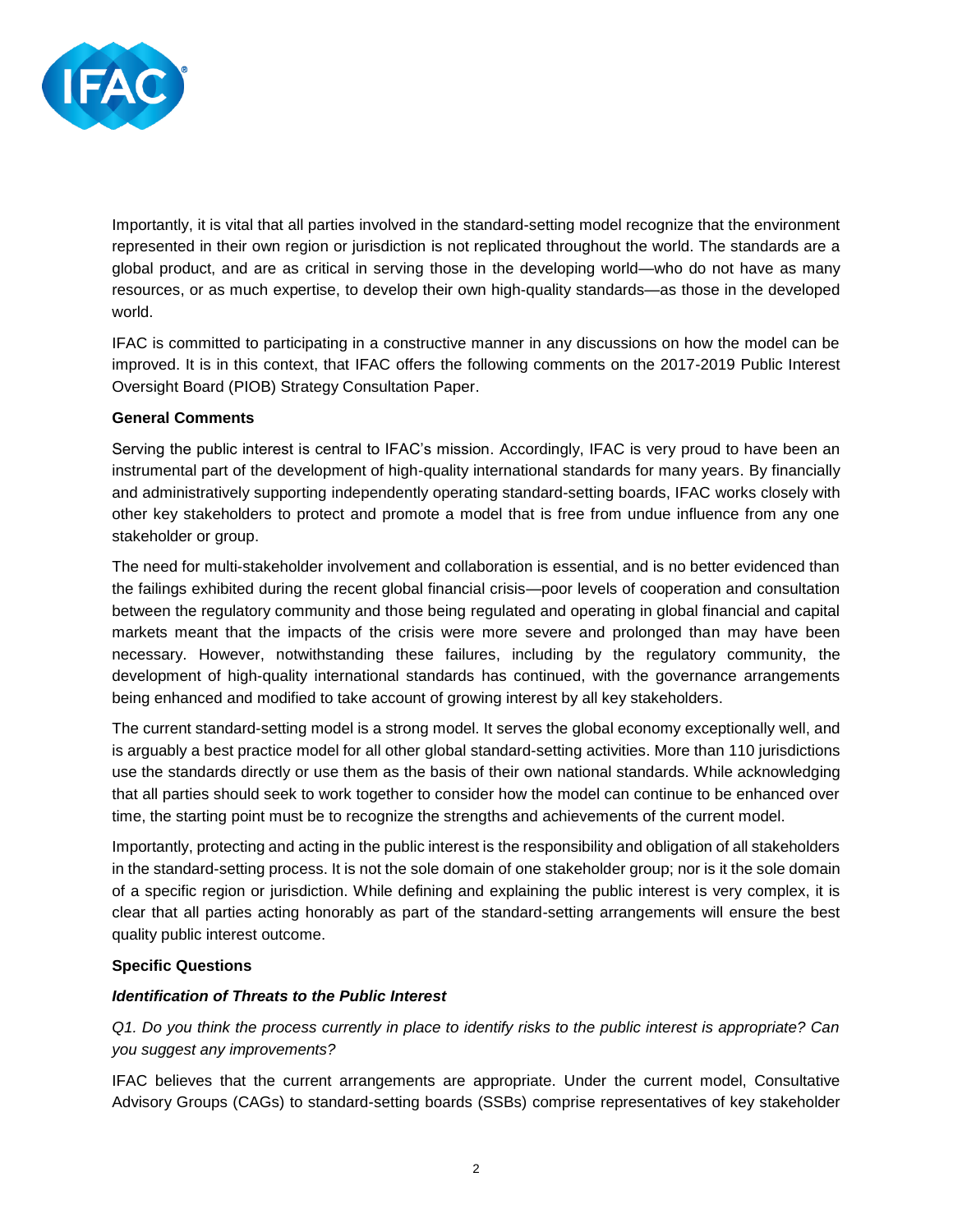

groups and provide direct feedback to SSBs. The public consultation process enables every individual or group to provide their views on the content of standards, and the basis for conclusions, published by SSBs when each standard is issued, includes a full explanation of how comments from the public have been evaluated and addressed. Additionally, the Monitoring Group (MG) also identifies issues which it considers to be most important from a public interest perspective for the PIOB to monitor.

### *Q2. In addition to investors and regulators, are there any other stakeholders that you think merit further representation in the standard setting process?*

In responding to this question, it is pertinent to clarify that the accountancy profession is also a key stakeholder represented in the standard-setting process. Also, it is important to recognize that all parties are free and able to participate in the standard-setting process, which involves full transparency, in the form of publicly available meeting agendas, papers, and other meetings materials. Nominations to all standardsetting boards are open to all, and anyone can observe standard-setting board and CAG meetings and provide responses and input to all consultations.

IFAC strongly supports a multi-stakeholder approach to standard setting to facilitate more interactive and direct dialogue between key stakeholder groups and to provide checks and balances to prevent undue influence by any one stakeholder group. In addition to the regulators, investor community, and the accountancy profession, IFAC believes that the public interest might be better protected and enhanced by also giving representatives of those charged with governance (e.g., directors, audit committee chairs, etc.) a more direct voice in the standard-setting process.

# *Q3. Do you see any benefit in the introduction of a public member Chair of the Nominating Committee for the selection of SSB members and Chairs?*

# *Do you see any benefit in an entirely separate Nominating Committee constituted by public members for this purpose?*

These are matters currently under discussion between IFAC and the MG, and IFAC does not believe that they are matters relevant to the PIOB Strategy Consultation.

As stated to the MG, IFAC's position is that any enhancements to the nominations process must preserve: (i) the objective of selecting the most suitable person for the role; (ii) the rigor and objectivity of the process; and (iii) the imperative that the accountancy profession plays a substantial role in the nominations process to ensure that the SSBs have the skills and experience needed to fulfill their standard-setting mandates.

# *Q4. Do you believe Public Members bring perspectives on the public interest different from those of the accounting profession?*

As noted previously, defining the public interest and what it means to act in the public interest is very complex. It means different things to different groups, and, hence, a multi-stakeholder, consultative approach is essential.

All SSB members are obliged to act in the public interest, including Public Members. Therefore, regardless of their professional and experiential background, whether their perspectives align or differ, all parties bring public interest perspectives to standard setting. All perspectives are important.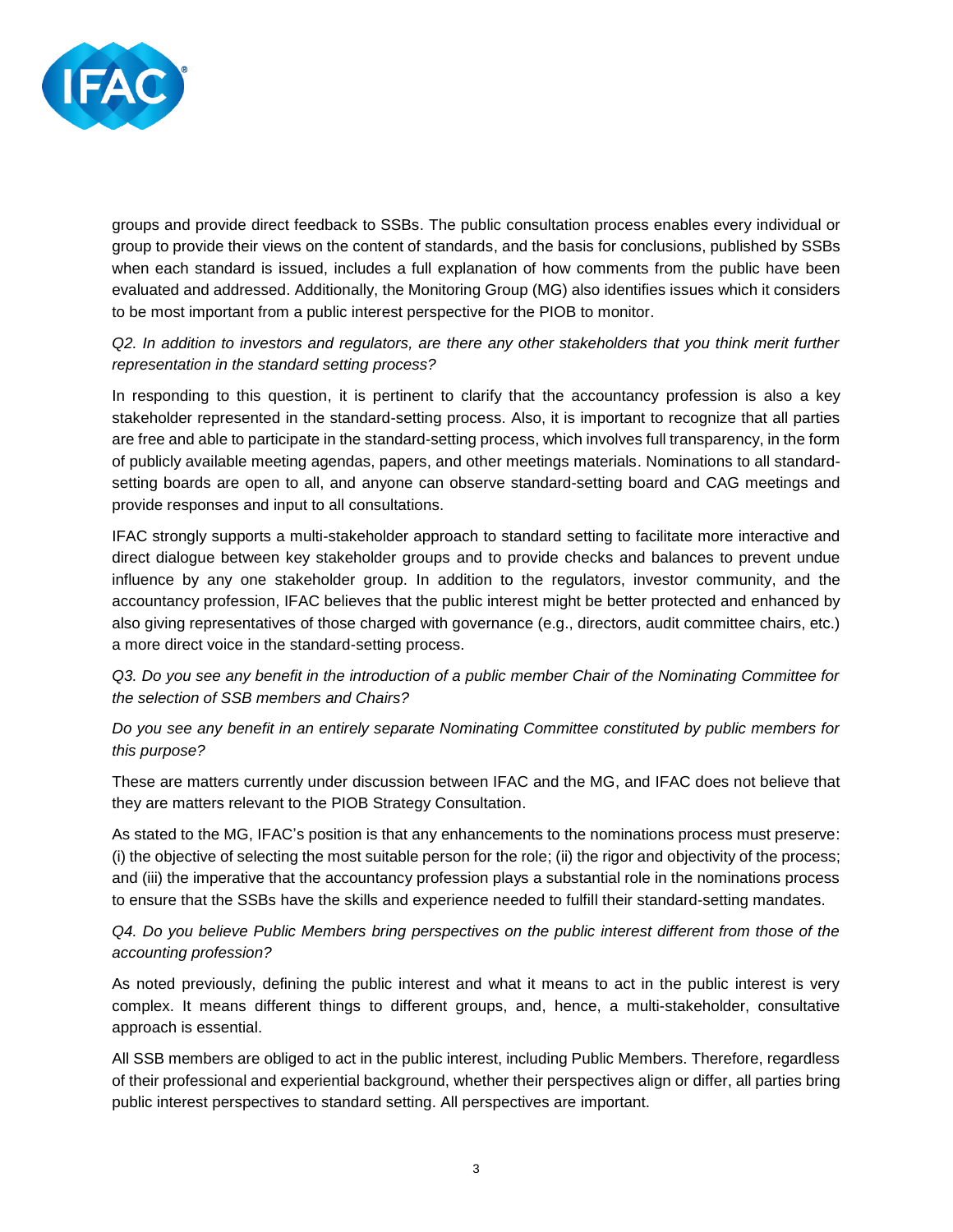

*Q5. Do you think that Public Members should receive modest remuneration for their contribution to standard setting in the absence of a sponsoring organization? If so, who should pay?*

IFAC responded privately on this matter in July, when the PIOB separately sought IFAC's views. In its response, IFAC noted that it does not believe the absence of remuneration has impacted the ability of SSBs to attract high-quality nominees, as demonstrated by the caliber of the individuals currently serving on the standard-setting boards. It added that the impact, and potential unintended consequences, of remunerating public members would need to be carefully considered. It is not just a monetary issue, although that would need to be a consideration, but rather it is an issue of paying some but not other SSB members and the resulting potential impacts on SSB dynamics.

Several of these dynamics described in IFAC's letter include:

- While some Practitioners/Non-Practitioners/Public Members today have been given some timeaccommodation from their "day job" for their SSB work, others truly invest in a volunteer capacity (this is true of individuals in every category). The willingness of these members to contribute to SSB and Task Force activities, and their overall satisfaction and sense of equity, may be negatively impacted if a select few (e.g., self-nominees) receive compensation for their volunteer time, especially if the select few are not as equally active.
- If a stipend is seen to serve as an enabler to participate in SSB plenary, then it may inadvertently become a disincentive to their willingness to participate further, e.g., in task forces, where such time is not compensated. This would be counter to the expectations we have of all members concerning contribution.
- It should not be overlooked that there are also several participants in other intense roles, such as the current CAG chairs, who may view a growing sense of inequitable treatment for their volunteer time, and therefore, overall attractiveness of their roles without similar consideration.

#### *Strengthen PIOB Oversight*

# *Q6. Did you come across cases where auditing, ethics and education standards did not adequately respond to your public interest concerns?*

An important part of the standard-setting process is the receipt of views, perspectives, and comments in response to public consultations by the standard-setting boards. These views and perspectives are often diverse and may reflect the public interest sentiment of particular regions, jurisdictions, or individuals. It is inevitable that in the richness of standard setting, with a robust due process, that some people will always feel as though these concerns and comments have not been reflected in the final, promulgated standards.

Therefore, the question should not be whether the standards respond to public interest concerns, but rather whether such concerns were adequately identified, considered, and assessed; and whether the SSBs have sufficiently explained the reasons behind decisions made in the finalization of standards. In fact, that is where the robust due process, overseen by the PIOB, is crucial to the ongoing credibility and legitimacy of standard setting, keeping in mind that public interest views are diverse and do not solely constitute or reflect the opinions of one individual or group.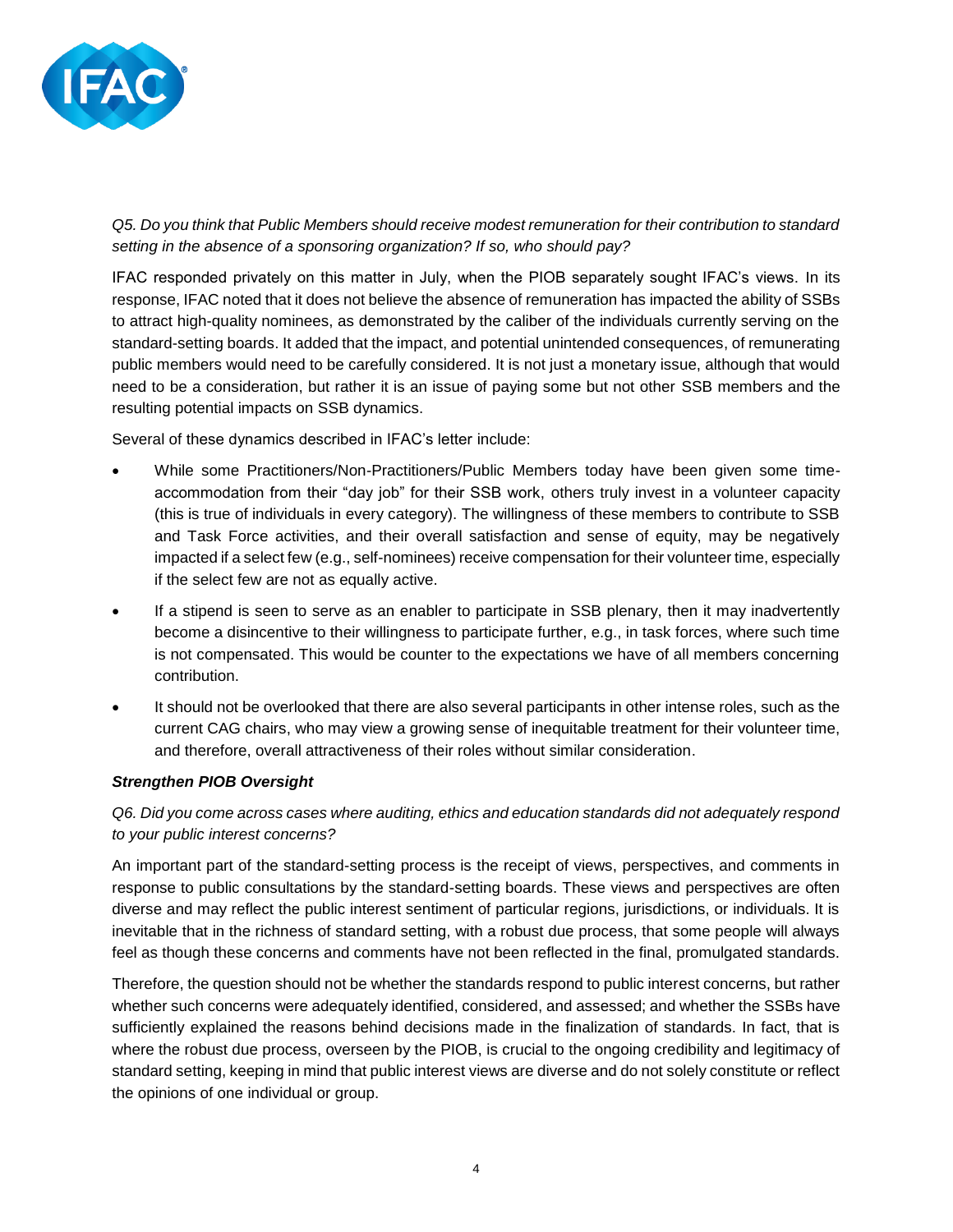

*Q7. Technical work on a standard under development is in the first instance undertaken by working groups or task forces. Do you see any benefit in the PIOB being involved at an earlier stage by overseeing working groups and or task forces?*

IFAC believes the current arrangements for standard setting are appropriate. However, it is a matter for discussion between the MG and the standard-setting boards as to whether there are ways to enhance the taskforce arrangements.

IFAC's view is that the PIOB's role is to oversee due process, which is best done through observation of CAG and SSB meetings, and by reviewing comment letters and responses. It seems that there would be no apparent advantage for the PIOB to routinely oversee technical discussions of task forces, where it may not have the technical expertise to draw any meaningful conclusions, and which would incur unnecessary additional cost.

Additionally, it is important to recognize that taskforces are not decision-making groups. All decisions about standards, exposure drafts, and other public consultation documents are made by the full SSBs. All SSB meetings are observed by the PIOB, open to the public; and all papers, documents, decisions, and discussions are available and open to public scrutiny. Any decision about greater PIOB oversight of taskforce work needs to be considered in light of the potential it has to slow down the entire standard-setting process.

#### *Q8. Where do you see gaps in the PIOB's oversight?*

IFAC does not see gaps in PIOB oversight. The PIOB's primary focus should be on due process oversight to ensure that the robust processes are operating effectively, and by virtue of doing so, ensuring that the public interest is protected.

*Q9. Do you think the length of time taken in standard development should be shortened in the public interest? If so, how can the need for public consultation and respect for due process be balanced?*

IFAC believes that where processes might potentially be enhanced to shorten the time taken in standards development, the PIOB and the standard-setting boards need to liaise closely to ensure that the cornerstone of high-quality standard setting—i.e., a robust due process—is not compromised.

As noted previously, defining the public interest and what it means to act in the public interest is very complex. It means different things to different groups, and hence it is imperative that no one group believes that its own view constitutes "the" public interest, and so when expressing its view believes that the SSBs "must" immediately respond by instituting its suggestions. That would be seen as undue influence and is potentially damaging to the credibility and legitimacy of the standards and the standard-setting process.

#### *Supporting Accounting Education*

*Q10. What topics would you consider – from a public interest perspective - essential additions to the present education curricula?*

IFAC is of the view that education curricula is not relevant to the PIOB's strategy. While International Education Standards (IESs) provide a global benchmark for accounting education, it is important that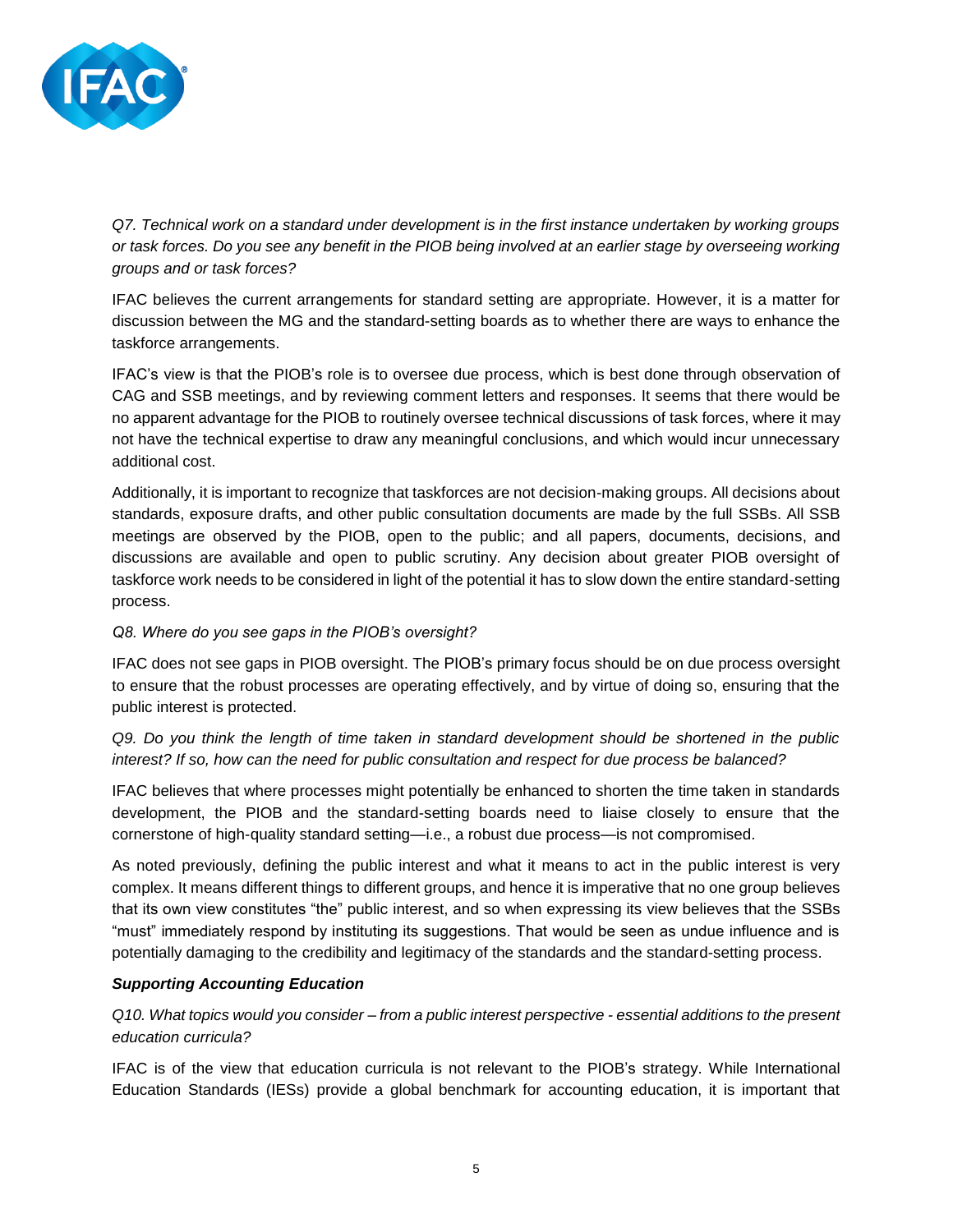

necessary scope is available for curricula of university programs and professional accountancy organizations' professional qualifications to be conditioned to the local jurisdictional and cultural context, as well as that they do not stifle innovation in education. For example, education requirements and curricula in one part of the world should not be seen as being ideal for, and therefore should not imposed upon, other parts of the world. In this regard, it is not for the IAESB (or the PIOB) to try to impose curricula requirements upon these organizations.

However, on the assumption that this question was perhaps meant to seek views on potential topics and inclusions in IESs—which is considerably different from seeking views on education curricula—IFAC believes that the public consultations by the IAESB on its strategies and work plans that currently take place are sufficient to engender the input required for the development of high-quality, principles-based IESs. The PIOB's views can best be contributed to the IAESB through this process.

*Q11. Can you suggest how the PIOB might enhance its understanding of the public interest issues relevant to international accounting education standard-setting, and to accounting education practices and processes?*

The most appropriate manner in which the PIOB can seek to enhance its understanding of public interest issues relevant to international accounting education standard setting is through the oversight that it currently undertakes. By observing IAESB and CAG meetings, reviewing all responses to public consultations of the IAESB (all of which are available to the public), and participating in other roundtables and events organized by the IAESB, the PIOB will become well acquainted with all relevant issues.

#### *Adoption and Implementation*

*Q12. In your opinion, what else could the PIOB do to encourage adoption and implementation of international standards (ISAs, the Code of Ethics, and the IESs)?*

IFAC's view is that the PIOB has a natural advocacy role for international standards. However, given its primary oversight role, specific activities to support adoption and implementation are better undertaken by international and national organizations that have the mandates and resources to support these activities.

#### *Transparency and Communication*

*Q13. Do you find the PIOB Quarterly Updates useful?*

IFAC welcomes receipt of the PIOB's quarterly updates.

*Q14. Is there anything the PIOB could do to improve the understanding of its role as a defender of the public interest?*

IFAC questions the use of the term "defender" of the public interest, as all parties involved in the standardsetting model act in and protect the public interest. It is not the sole domain of just one party.